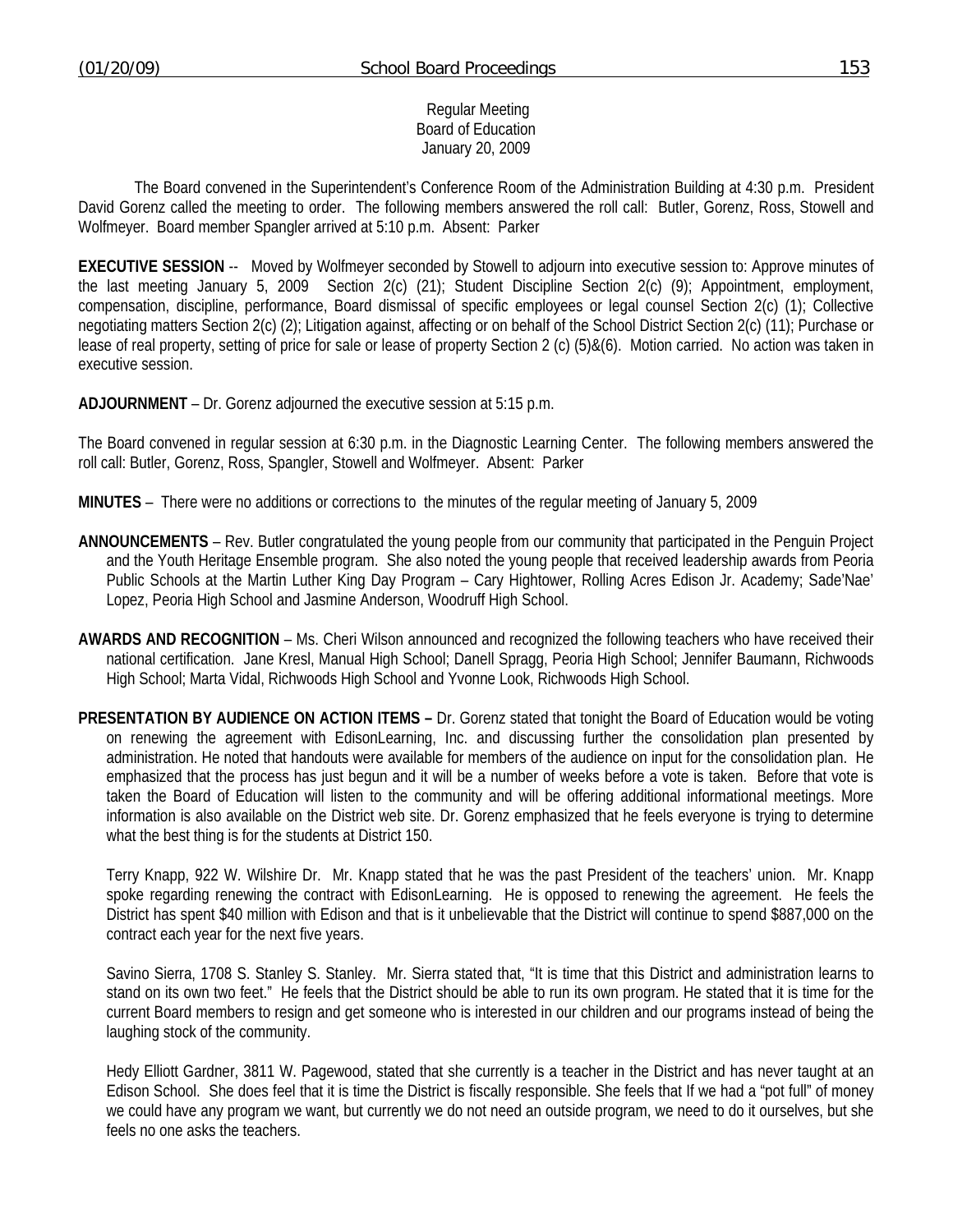Jen Frieberg, 3311 N. Biltmore, spoke as a parent of an Edison student and former speech pathologist with the District who has worked in Edison and non Edison schools. She stated that Edison schools excel in customer satisfaction at all three schools, provides a "choice" for parents at the primary level and excels at student achievement and closing the gap. She feels strongly that the Edison program is working in Peoria and should remain an option for parents.

 Susan Martin, 4721 N. Westbrook Dr., stated that she is a parent of an Edison student and works at an Edison School. She spoke to the issue of Edison impacting the entire District with the Benchmarking system. The benchmark system allows teachers to make better choices in the classroom all across the District. She also noted that the Edison program uses "best practices" that are research based and data driven and that helps teachers make better decisions.

Cheryl Rory 1320 S. Faraday. Spoke regarding her son not being in school. She was referred to administration.

**PRESENTATION BY AUDIENCE** – The following audience members spoke on the consolidation of Woodruff High School and

Peoria High School: LaVonne Young Kia Hess, 2821 W. Roman Aaron Carlisle, 3112 NE Madison Ave Heather Atkinson, 921 E. Maywood Erin Price, E. Melbourne Dave Thornton Mary Fran Wesler, 1204 N. Maplewood Pastor Harvey Barnett, 3724 N. Donna Lane Marcia Frakes, 1217 E. Seneca Place Daniel Evenbries 518 W. Loucks Mike McKenna, 7023 N. Kerwood Precious Harris 601 RB Garrett #2206 Lee Ann Blair, 1947 NE Glendale Kenneth Phillips 1507 E. London April Eckhart, 4717 N. Knoxville Ave. Fred Smith, 424 E. Archer Todd Pilon, 405 Prospect, East Peoria Sin Lee, 502 Timberridge Terry Knapp, 922 W. Wilshire Dr. Savino Sierra, 1708 S. Stanley They all stated their strong concern regarding Woodruff High School being closed. Specific concerns included: Were the teachers, students and parents asked what their feelings were on the consolidation Did the District find out where they went wrong The increase in student population means a decrease in "elbow room" The voice of the people was not listened to Concern for student safety – both are failing high schools and cramming more students into a building will not solve the problem Teachers will not have time for individual students The new school will be dangerous because of the combination of rival gangs It is not good to take students away from what they are accustomed to What will happen with athletics? What will happen with the Charter for Peoria High School, why is Peoria High closing No "research driven data" on the decision Administration and consultants need to be "cut" There needs to be ongoing collaboration and transparency and continuing work with the community There will be more fights and discipline issues The district is destroying a community to create a school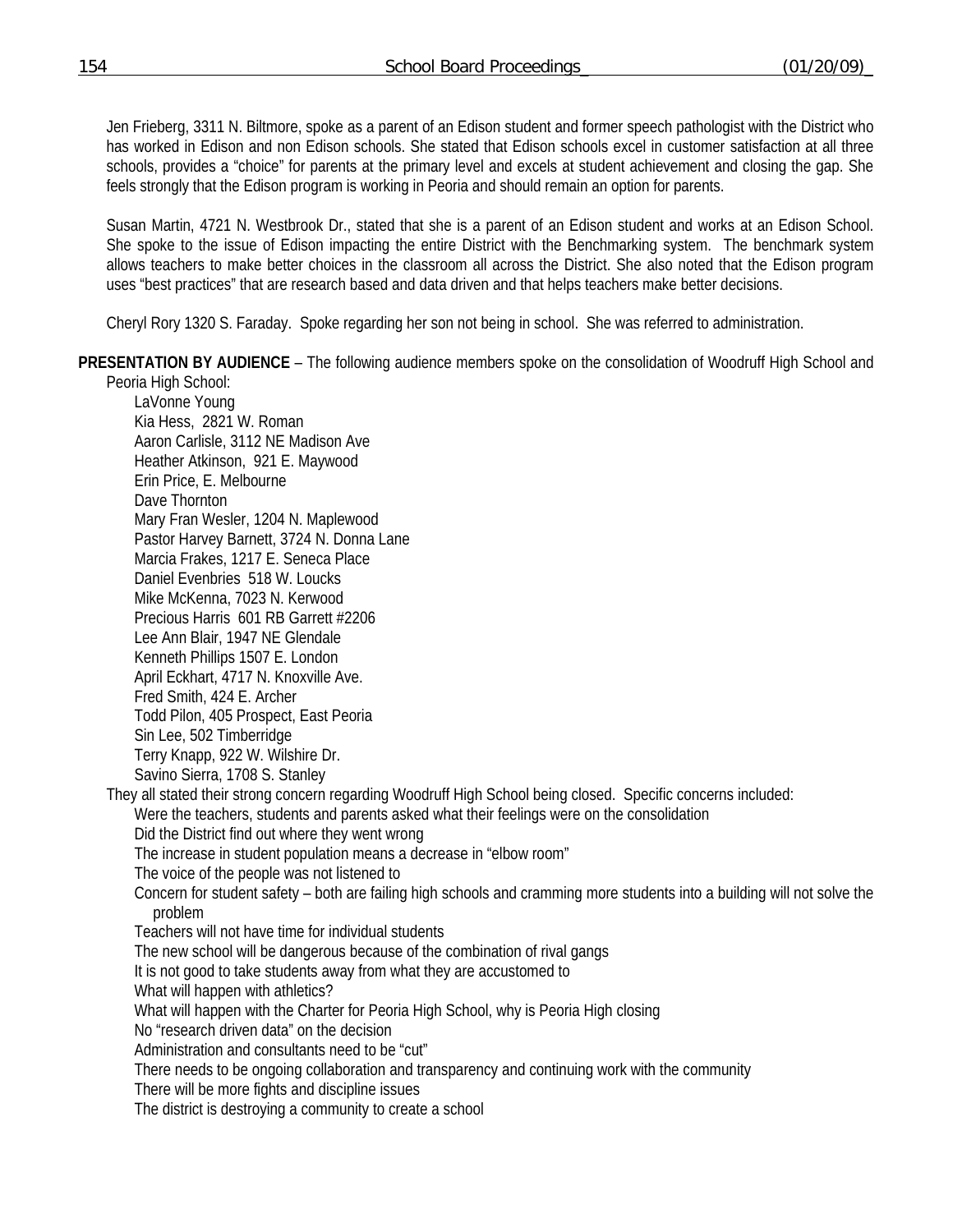What will happen with the programs that are specific to Woodruff – Cisco, Oracle, Project Lead the Way, dual credit, ELL and community programs? Looking at Decatur Forsythe before we make a decision Distrust in District administration. Audience members also spoke to the strengths of the current Woodruff High School. Those include: Strength of the football and wrestling programs More alumni teaching at Woodruff than any other school because Woodruff is a family Professional development of the staff in partnership with ISU

Technical programs – Cisco, Oracle, Project Lead the Way, dual credit offerings

Diverse population

ELL offerings

Community school

Concern for the students among the faculty – a sanctuary for students

Acceptance of students by other students and the faculty

Positive environment for students

Dr. Gorenz summarized that the intent of this process, with multiple discussions, is to decide if we need to close a high school and if we do, what is the plan. He stressed that the District has to balance the long tern benefits of closing schools with the problems. He stressed that the Board does know who this affects the students, faculty and parents.

Superintendent Hinton complimented the young people that came to the microphone to stand up for their convictions. He also stated that the recommendation to close a high school was his, and asked that everyone think about what might happen if the district cannot function as a district. He stated that he must do what is right for the students, staff and parents, but that it is not an easy decision. He also stressed that the primary schools recommended to be closed this year by the SBI task force were allowed to remain open an extra year in concern for the families. He asked that everyone look at this difficult situation and make the best of it going forward. He stressed that 85% of the District budget is personnel and that makes it very difficult to make any cuts without affecting people's jobs.

## **CONSENT AGENDA –**

ADOPTION OF CONSENT CALENDAR -- Moved by Stowell, seconded by Spangler adoption of the consent calendar except for Travel Requests, which will come under a separate vote.

On roll call, 6 ayes. Motion carried.

GIFTS TO SCHOOL DISTRICT – Moved by Stowell, seconded by Spangler, that the following donations be accepted and letters of appreciation sent to the donors.

- Inflatables and candy for Family Night activities, valued by the donor at \$800.00, donated to Calvin Coolidge Middle School by Peoria Jaycees
- Breakfast and Christmas shopping for students in need, valued by the donor at \$1,800.00, donated by Peoria Jaycees to Calvin Coolidge Middle School

Wheelchair, valued by the donor at \$250.00, donated by Jack Nieukirk to the Developmental Center

\$500.00 for school uniforms donated to Harrison Primary School by Eureka Bible Church

Books and Weekly Reader CD's, valued by the donor at \$180.00, donated by Tracy Briggs to Hines Primary School

\$100.00 for special activities donated to R.A. Jamieson School by Dr. and Mrs. Chester Danehower

Microscope, valued by the donor at \$1,500.00, donated to Richwoods High School by Susan White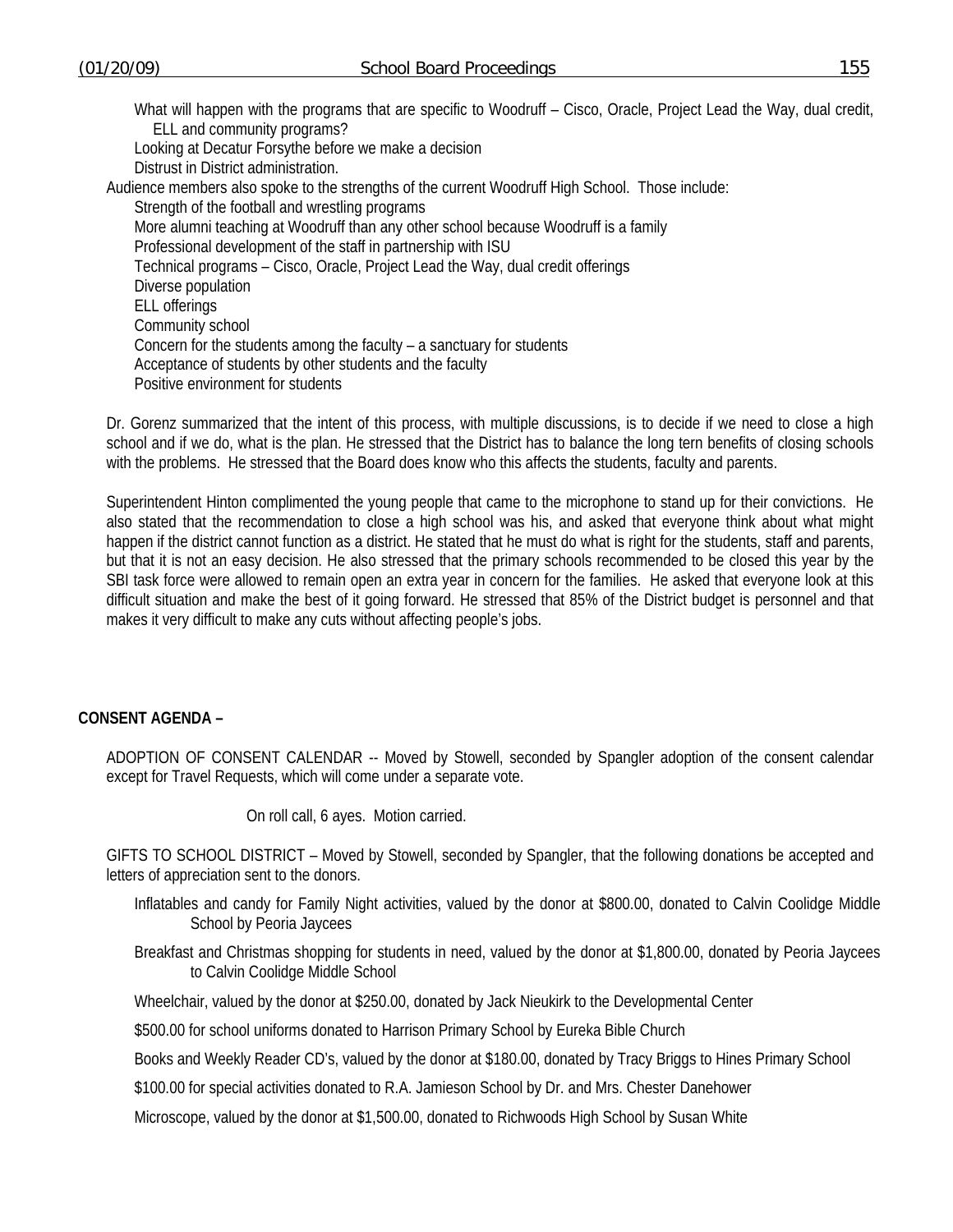Rooftop exhaust fan, valued by the donor at \$800.00, donated by AECOM to the Maintenance Department

On roll call, 6 ayes. Motion carried.

PAYMENT OF BILLS -- Moved by Stowell, seconded by Spangler approval of the payment of the following bills.

| FUND | <b>DESCRIPTION</b>                  | <b>BAL.SHEET</b> | <b>REVENUE</b> | <b>EXPENSE</b> | <b>TOTAL</b>   |
|------|-------------------------------------|------------------|----------------|----------------|----------------|
| 10   | EDUCATIONAL FUND                    | \$16,870.65      |                | \$629,761.25   | \$646,631.90   |
| 20   | <b>OPERATIONS, BLDG &amp; MAINT</b> |                  |                | \$342,482.06   | \$342,482.06   |
| 40   | <b>TRANSPORTATION</b>               |                  |                | \$98,875.49    | \$98,875.49    |
| 60   | CAPITAL IMPROVEMENT                 |                  |                | \$374,494.82   | \$374,494.82   |
| 90   | CAPITAL IMPROVEMENTS                |                  |                | \$98,777.14    | \$98,777.14    |
| 95   | MID CENTRAL ASSOCIATION             |                  |                | \$28,324.64    | \$28,324.64    |
| 99   | PPS ADMIN OUTREACH PROG             |                  |                | \$432.90       | \$432.90       |
|      |                                     |                  |                | \$1,573,148.30 | \$1,590,018.95 |

On roll call, 6 ayes. Motion carried.

REQUEST TO PURCHASE - Moved by Stowell, seconded by Spangler approval of the following Request to Purchase.

 Requested by Bruce A. Witzig Change order No. 1 – Boiler Repair, Trewyn Middle School Purpose: Due to unforeseen additional boiler section needing replaced. Original Contract Amount \$29,740.00<br>Increase Change Order #1 1 1,000,000 Increase Change Order #1

| $\mu$ ing casa Chianga Oruan $\pi$ i | 1,700.00    |
|--------------------------------------|-------------|
|                                      | \$31,640.00 |
|                                      |             |

On roll call, 6 ayes. Motion carried.

HUMAN RESOURCE REPORT -- Moved by Stowell, seconded by Spangler approval of the following human resource report as presented by the administration. Cer

| <b>Certified Personnel</b>           |                |
|--------------------------------------|----------------|
| Appointments                         |                |
| Administrative                       |                |
| Principals                           |                |
| Kohlman, Mike (260- Days)            | $07-01-08$     |
| Shipp, Valda (260-Days)              | $07-01-08$     |
| Principal – Interim                  |                |
| Schoch, Steve                        | 01-05-09       |
| School Improvement Coach - Part Time |                |
| Penelton, Barbara                    | 01-05-09       |
| Reed, LaColis                        | 01-20-09       |
| Speech Pathologist - Full Time       |                |
| Sotter, Christina                    | 01-05-09       |
| Teachers - Part Time                 |                |
| Hermes, Rebecca                      | $01 - 20 - 09$ |
| Vogel, Danniell                      | $01 - 20 - 09$ |
| Tutors - Hourly                      |                |
| Blackwell, Sandra                    | 01-05-09       |
|                                      |                |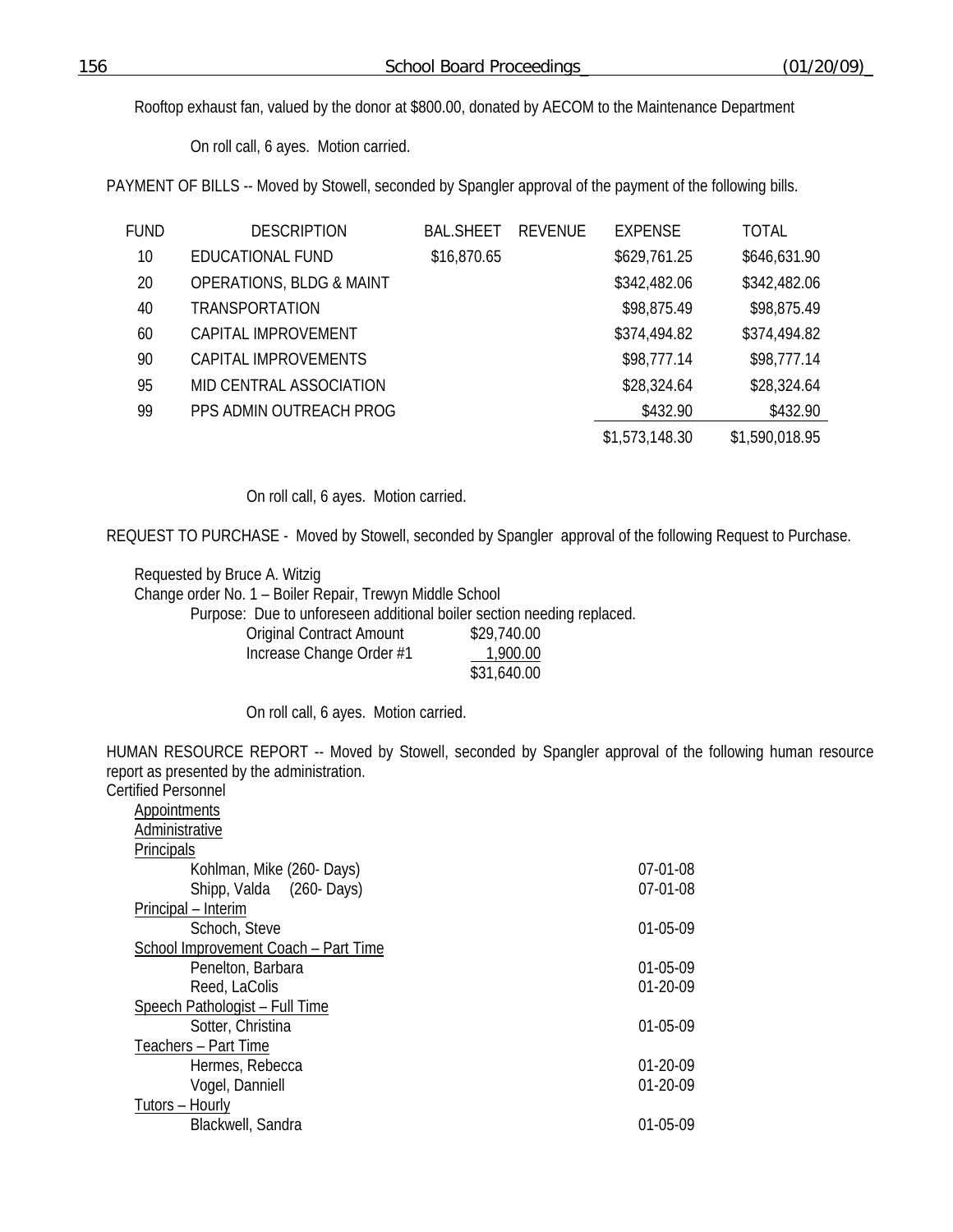| Coleman, Cora                       | 01-05-09             |
|-------------------------------------|----------------------|
| Francis, Joyce                      | 01-05-09             |
| Love, Ronald                        | 01-05-09             |
| Summers, Minnie                     | 01-05-09             |
| Work Coordinator - Part Time        |                      |
| Himes, Sue                          | 01-05-09             |
| <b>Resignations</b>                 |                      |
| Teacher - Full Time                 |                      |
| Wallace, Molly                      | 01-16-09             |
|                                     |                      |
| <b>Non-Certified Personnel</b>      |                      |
| <b>Appointments</b>                 |                      |
| Cafeteria - Part Time               |                      |
| Drain, Melissa                      | 01-05-09             |
|                                     |                      |
| Ferrell, Sonya                      | 01-06-09             |
| Extended School Program - Part Time |                      |
| Little, Melissa                     | 01-09-09             |
| Rhodes, Shirley                     | 01-20-09             |
| Paraprofessionals - Full Time       |                      |
| Malone, Tadaricka                   | 01-05-09             |
| Moore, Jean Alice                   | 09-05-08             |
| Thorton, Sparkle                    | 01-14-09             |
| Whelan, Theresa                     | 01-12-09             |
| Paraprofessionals - Part Time       |                      |
| Mason, Donald                       | 01-06-09             |
| Robinson, Glorier                   | 01-20-09             |
| Wyatt, Ashante                      | 01-05-09             |
| <b>Student Workers - Part Time</b>  |                      |
| Eyer, Daniel                        | 01-08-09             |
| Harmon, Keaira                      | 12-15-08             |
| Jones, Shaquilla                    | 12-15-08             |
| Transportation - Part Time          |                      |
| Cole, Zabar                         | 12-08-08             |
| Hutt, Dawn                          | 12-08-08             |
| Kalb, Ramona                        | 01-08-09             |
| Smith, Steven                       | 12-09-08             |
| Stein, Jeanine                      | 12-08-08             |
|                                     | 12-15-08             |
| Wallace, Nancy                      |                      |
| Weaver, Nita                        | 12-08-08             |
| Tutor - Part Time                   |                      |
| Hall-Ritterhoff, Nichelle           | 01-14-09             |
| <b>Tutor Assistant - Hourly</b>     |                      |
| Alhassan, Sarah                     | 01-07-09             |
| Leave of Absence                    |                      |
| Paraprofessionals - Full Time       |                      |
| Branch, Lydia                       | 01-20-09 to 05-04-09 |
| Return from Unpaid Leave of Absence |                      |
| Health Nurse Technician - Full Time |                      |
| Albitton, Mary                      | 01-05-09             |
| <b>Resignations</b>                 |                      |
| Cafeteria - Part Time               |                      |
| Penn, Bernice                       | 01-06-09             |
| Young, Lateka                       | 01-12-09             |
|                                     |                      |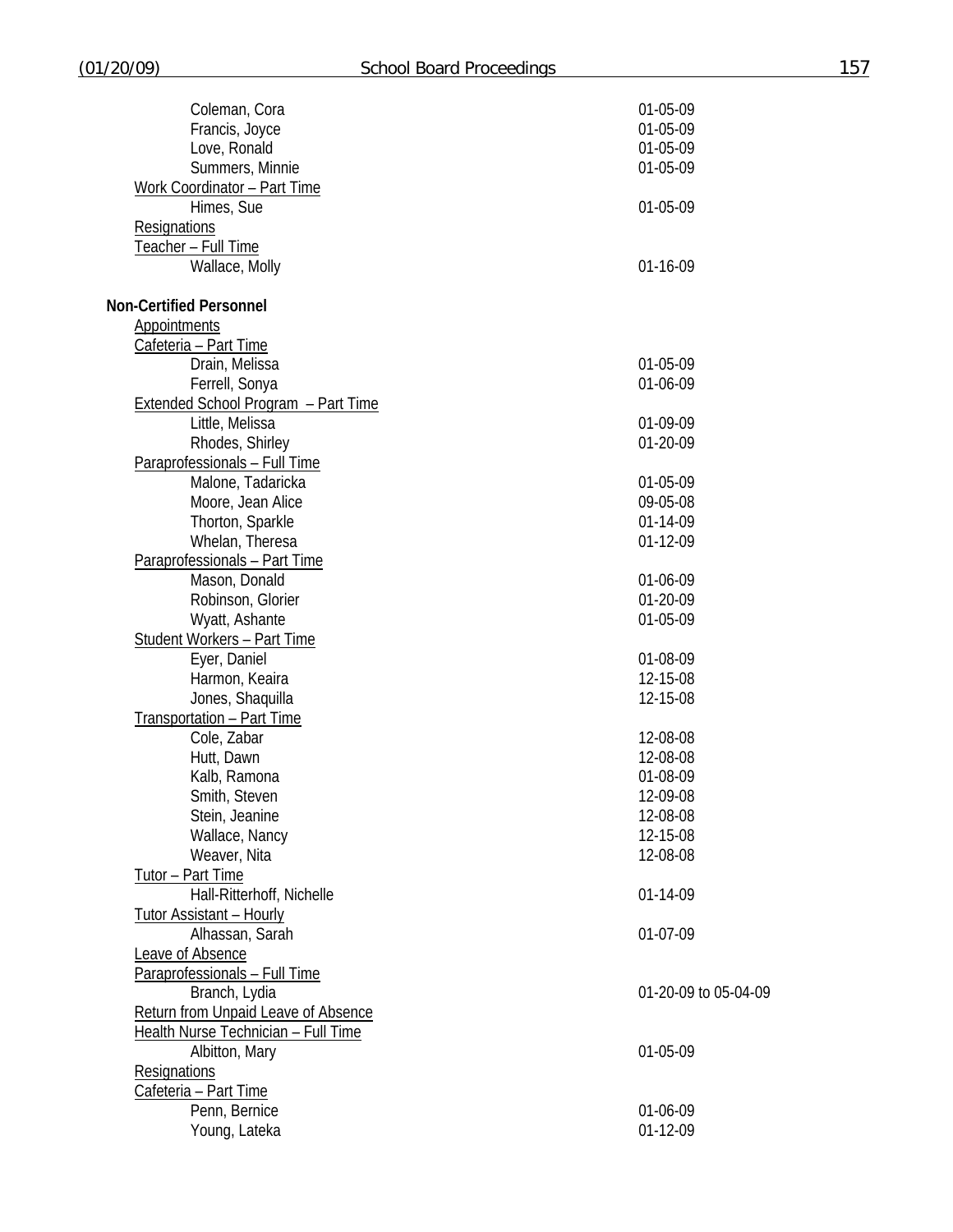| Clerical - Full Time               |                |
|------------------------------------|----------------|
| Tyler, Andrea                      | 01-30-09       |
| Crossing Guard - Part Time         |                |
| Parker, Monica                     | 12-30-08       |
| <b>Student Workers - Part Time</b> |                |
| Hardimon, Jerry                    | 01-02-09       |
| Hughes, Jathen                     | 01-02-09       |
| Johnson, Adam                      | 01-02-09       |
| Magiera, Stephanie                 | 01-05-09       |
| Transportation - Part Time         |                |
| Barnes, Dawn                       | 01-09-09       |
| Barnett, Lashanda                  | 01-08-09       |
| Clements, Tiffany                  | 01-09-09       |
| Cotton, Chinetha                   | 01-09-09       |
| Drain, Juliette                    | 01-09-09       |
| Hearn, Coutney                     | 01-09-09       |
| McCraney, Larry                    | 01-09-09       |
| Randle, Deloris                    | 01-09-09       |
| Reed, Alaria                       | 01-09-09       |
| Ridley, Lloytisha                  | 01-09-09       |
| Rolan, Cynthia                     | 01-14-09       |
| Rolan, Felix                       | 01-14-09       |
| Rutherford, Janette                | 01-09-09       |
| Williams, Vanessa                  | 12-30-08       |
| Retirements                        |                |
| <b>Transportation - Full Time</b>  |                |
| Manning, Matthew                   | $06 - 01 - 10$ |
| Terminations                       |                |
| Clerical - Full Time               |                |
| Gilles-Wunderle, Patrice           | 01-15-09       |
| <b>Student Workers - Part Time</b> |                |
| Bractcher, Zachary                 | 12-18-08       |
| Gordon, Kimberly                   | 01-06-09       |
| Transportation - Part Time         |                |
| Beardon, Anthony                   | 01-13-09       |
| Dixon, Cassandra                   | 01-09-09       |
| Garman, Dan                        | 01-09-09       |
| Lindsey, Tonia                     | 01-09-09       |
| Tracy, Shenice                     | 01-09-09       |
| Yoder, Philip                      | 01-09-09       |
|                                    |                |
| <b>Substitutes</b>                 |                |
| Certified                          |                |
| <b>Appointments</b>                |                |
| <b>Substitute Teachers</b>         |                |
| Buffo, Kayla                       | 01-14-09       |
| Colwell, Danielle                  | 01-05-09       |
| Cunningham, Mary                   | 01-14-09       |
| Davis, Catherine                   | 01-13-09       |
| Duncan, Jennifer                   | 01-07-09       |
| Howeler, Justin                    | 01-07-09       |
| Main, Donita                       | 01-08-09       |
| Nellas, Paula                      | 01-13-09       |
|                                    |                |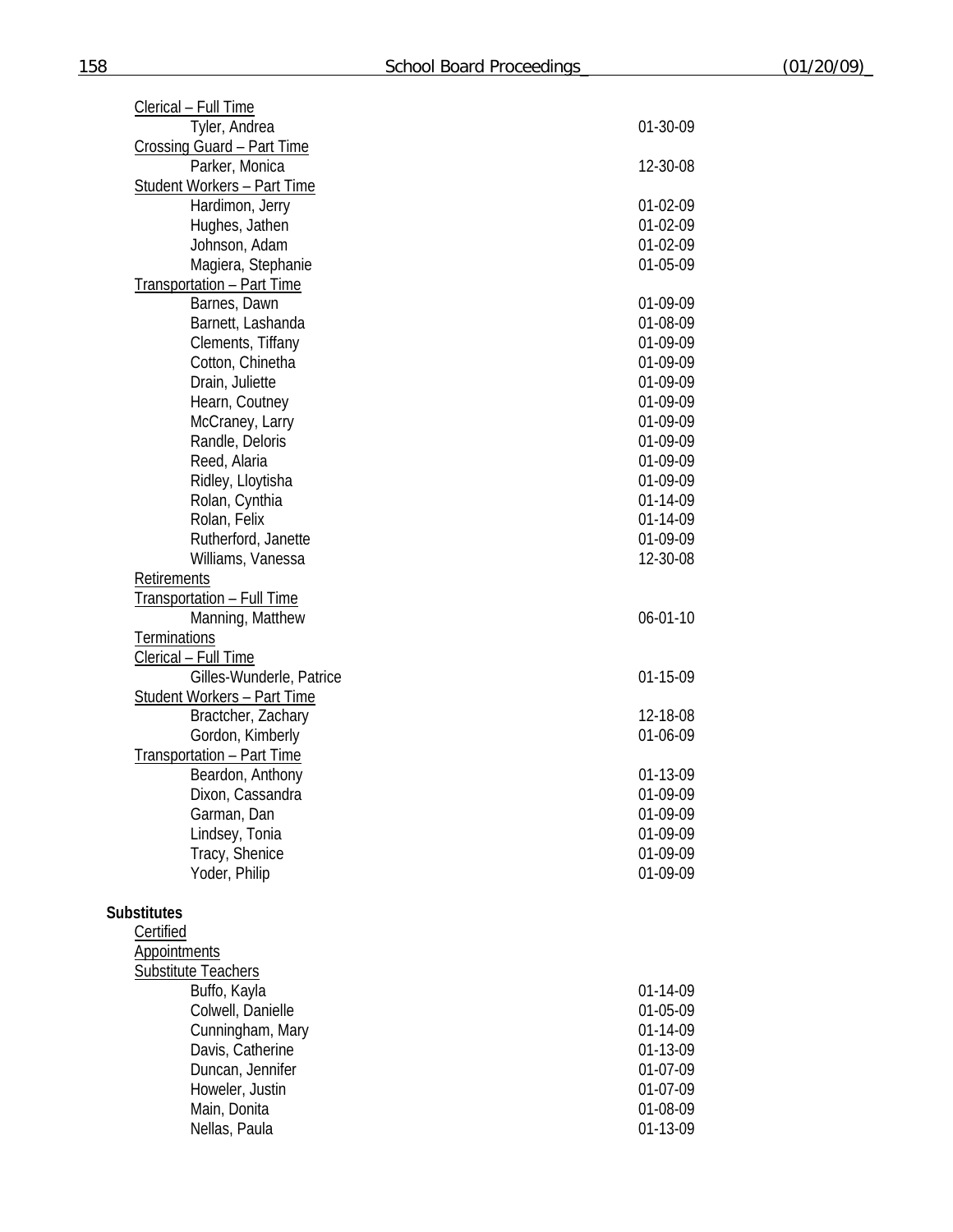| Moredock, Philicia                             | 01-05-09   |
|------------------------------------------------|------------|
| McDowell, Hayley                               | 01-14-09   |
| O'Toole, Timothy                               | 01-09-09   |
|                                                | 01-09-09   |
| Parry, Beth<br>Rathbun, Jodi                   | 01-07-09   |
|                                                |            |
| Thompson, Ryan                                 | 01-09-09   |
| Vogel, Danielle                                | 12-30-08   |
| Wagner, James                                  | 01-14-09   |
| <b>Truancy Alternative Program - Part Time</b> |            |
| Davis, Catherine                               | 01-13-09   |
| <b>Resignations</b>                            |            |
| <b>Substitute Teachers</b>                     |            |
| Bockler, Don                                   | 01-02-09   |
| Burdick, Erin                                  | 01-02-09   |
| Dougherty, Douglas                             | 01-15-09   |
| Grabel, Kathy                                  | 01-02-09   |
| Hampton, Mike                                  | 01-02-09   |
| Non-Certified Substitute                       |            |
| <b>Appointments</b>                            |            |
| Paraprofessional                               |            |
| Kneer, Michelle                                | 01-05-09   |
| Special Ed Attendants/Behavioral Assistants    |            |
| Giles, Alicia                                  | 01-05-09   |
| Lee, Shuton                                    | 01-13-09   |
| Leonard, Lisa                                  | 01-13-09   |
| Richardson, Shavon                             | 01-13-09   |
| <b>Resignations</b>                            |            |
| Clerical                                       |            |
| Ali, Yusuf                                     | 01-02-09   |
| Paraprofessional                               |            |
| Bell, Tonya                                    | 12-30-08   |
| Demetre, Christine                             | 01-02-09   |
| Lambert, Mary                                  | 01-02-09   |
| Reed, Melissa                                  | 01-02-09   |
| Ruff, Jared                                    | 01-02-09   |
| Wilkerson, Tameca                              | 01-02-09   |
| Zucuzomo, Cassandra                            | 01-02-09   |
| Special Ed Attendants/Behavioral Assistants    |            |
| Baker, Luciana                                 | 01-02-09   |
| Burse, Paul                                    | 12-30-08   |
| Greer-Davis, Contrease                         | $01-02-09$ |
| Hanna, Brandy                                  | 01-02-09   |
| Miller, Erica                                  | 01-02-09   |
| Nathan, Roberta                                | 12-30-08   |
| Parker, Monica                                 | 12-30-08   |
| Parker, Wendell                                | 01-02-09   |
| Perez, Bridget                                 | 01-02-09   |
| Pickett, Geneva                                | 01-02-09   |
| Polnitz, Casey                                 | 01-02-09   |
| Porter, Britanny                               | 12-30-08   |
| Porter, Calvin                                 | 12-30-08   |
| Randall, Mykisha                               | 12-30-08   |
| Rickmon, Candace                               | 01-02-09   |
|                                                |            |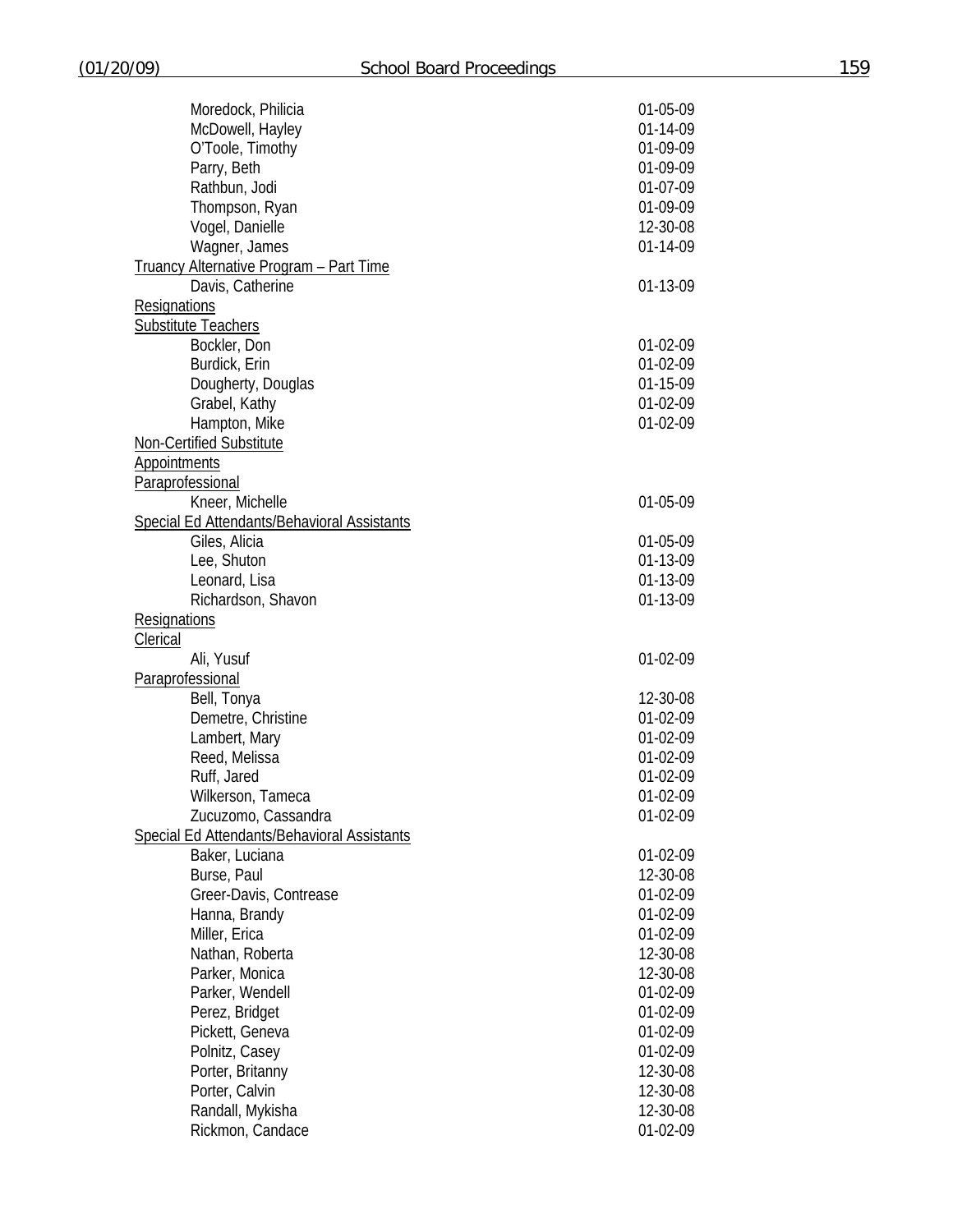160 School Board Proceedings\_ (01/20/09)\_

| Redmon, Vicki                               | 01-02-09       |
|---------------------------------------------|----------------|
| Risby, Temiko                               | 12-30-08       |
| Roten, Tina                                 | 12-30-08       |
| Smith, Alisha                               | 12-30-08       |
| Smith, Chataqua                             | 12-30-08       |
| Steward, Mariah                             | 12-30-08       |
| Stringer, Cherawn                           | 01-02-09       |
| Tatum, Tammy                                | 12-30-08       |
| Thornton, Benjamin                          | 12-30-08       |
| Unger, La'Tavia                             | 01-02-09       |
| Walker, Ashleigh                            | 12-30-08       |
| Wallis, Allison                             | 12-30-08       |
| Wallis, Megan                               | 01-15-09       |
| Williams, Annette                           | 12-30-08       |
| Termination                                 |                |
| Special Ed Attendants/Behavioral Assistants |                |
| Amos, Ebony                                 | $01 - 12 - 09$ |
| Nichols, Tanya                              | 01-16-09       |
|                                             |                |

On roll call, 6 ayes. Motion carried.

TRAVEL REQUESTS - Moved by Wolfmeyer, seconded by Butler approval of the travel requests as presented by the administration. (Copy is on file in the board secretary's office.)

Mr. Stowell stated that he requested the travels have a separate vote. He noted that with the budget considerations it might be appropriate to impose a moratorium on all travel.

Mr. Hinton responded that the Ed Fund for this year had \$20,000 for travel with the remaining to be paid for from Title funds or grants (some grants have a requirement for professional development that requires travel).

> On roll call, 5 ayes. Wolfmeyer, Butler, Ross, Spangler, Gorenz 1 nay. Stowell. Motion carried.

**ELECTION BY TAXING DISTRICT TO DENY SPECIAL TAX TREATMENT** – Moved by Stowell, seconded by Spangler Pursuant to 35 ILCS 200/10-85, The Board of Education, City of Peoria, School District 150, as a taxing district hereby elects that the provisions of 35 ILCS 200/10-40 through 10-80 shall not apply to the taxes levied by this taxing district. Further that the Secretary of the Board of Education shall give written notice to the Peoria County Clerk and the Supervisor of Assessments for Peoria County.

On roll call, 6 ayes. Motion carried.

**2008 TAX ABATEMENT FROM CITY OF PEORIA PAYMENTS** – Moved by Stowell, seconded by Spangler that the Board of Education adopt a resolution abating a total of \$236,000 from the 2008 tax levy.

On roll call, 6 ayes. Motion carried.

**APPROVAL OF SCHOOL IMPROVEMENT PLANS** – Moved by Stowell, seconded by Spangler that the Board of Education approve the School Improvement Plans (SIP) submitted by Von Steuben Middle School, Trewyn Middle School, Columbia Middle School, Lincoln Middle School and Sterling Middle School.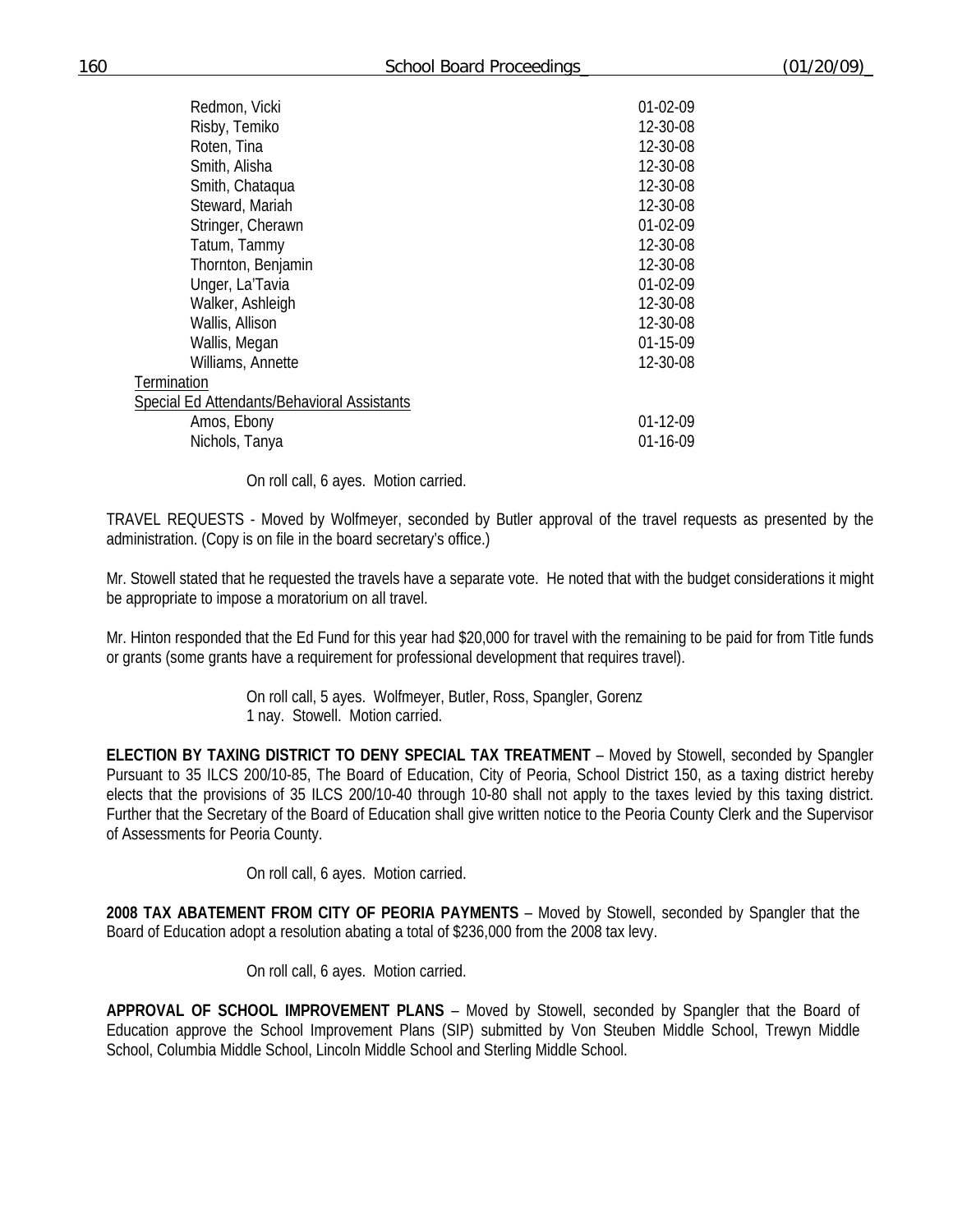Dr. Hannah read a letter from ISBE Principal Education Consultant, Federal Grants and Programs, Carol Diedrichsen regarding the SIP plan from Sterling Middle School. Ms. Diedricksen praised the plan as one that there was never any doubt that the teachers could implement. She will feature the plan at an upcoming NCLB conference.

On roll call, 6 ayes. Motion carried.

## **DELIBERATION AGENDA** -

Review of Suspensions - Moved by Ross seconded by Spangler that the Review of Suspensions listed on Report No. 9 dated January 20, 2009 be approved as amended.

On roll call, 6 ayes. Motion carried.

Expulsions – Moved by Ross, seconded by Spangler that the Expulsions listed on the report dated January 20, 2009 be approved as amended.

> On roll call, 5 ayes. Butler, Spangler, Stowell, Wolfmeyer, Gorenz 1 nay. Ross. Motion carried.

Revocation of Board Probation – Moved by Ross, seconded by Spangler that the Expulsions listed on the Revocation of Board Probation Report be approved as presented.

> On roll call, 5 ayes. Butler, Spangler, Stowell, Wolfmeyer, Gorenz 1 nay. Ross. Motion carried.

**RESOLUTION: PUBLIC BUILDING COMMISSION LEASES** – Moved by Stowell, seconded by Spangler that the Board of Education approve a Resolution providing for the levy and collection of a direct annual tax sufficient to pay the rent payable under a Lease Agreement to be entered into by and between the Public Building Commission of Peoria, Peoria County, Illinois, as lessor, and Board of Education of the City of Peoria, School District Number 150, Peoria County, Illinois, as lessee for the new birth through eighth grade community learning center on the sites surrounding the existing Glen Oak Primary School building.

Mr. Cahill explained that as part of the financing arrangement for the building of the new Glen Oak School the PBC would sell bonds to finance the construction. The PBC would own the property and it is then the responsibility of the District to raise a levy to pay the PBC lease until the bonds are paid off. He noted that the debt is structured so that the District's large payments do not begin until previous bonds are paid off, ensuring that the tax rate remains the same.

On roll call, 6 ayes. Motion carried.

**APPROVAL OF CONTRACT WITH EDISONLEARNING, INC. -** Mr. Chumbley gave a presentation on the achievement data for the three Edison Schools for the current and previous years. Data showed that the three Edison Schools performed above the District on the ISAT test for the last several years.

Board members each spoke to the renewal of the Edison contract. Mr. Stowell stated that he hopes the district can work with the new Provost System that EdisonLearning is presenting. He noted the need for students to receive equitable time from teachers at all schools. The current contract for non Edison schools has teachers working 33 hours per week and teachers need more time with students.

Mrs. Ross asked that the contract be amended to include the following language, "In all other respects, the Renewal Management Agreement is herby confirmed specifically including all provisions for termination of this contract with and without cause." Attorney Walvoord clarified that this language would show that the provision that the District could terminate the contract without cause by following a certain procedure is still in place. He noted that he believes Edison would be agreeable to the language change.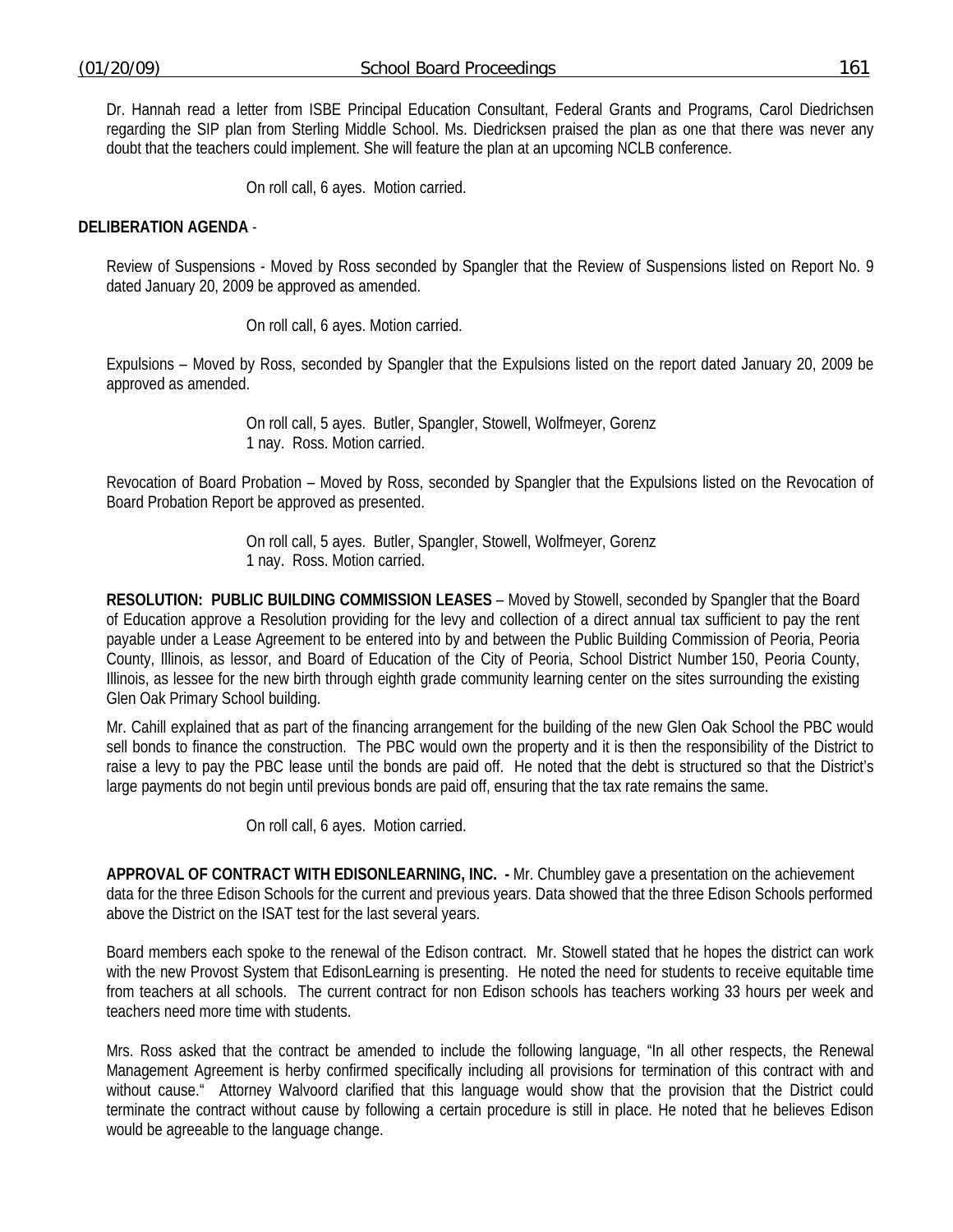It was moved by Ross and seconded by Stowell that the contract language be amended as presented.

On roll call 6 ayes. Motion carried.

Discussion followed on the contract including the new language. Mrs. Wolfmeyer stated that after ten years the Edison program is something you believe in or not, but she feels this year we have a different playing field with the financial situation making the \$775,000 too much. The other programs the District offers such as the International Baccalaureate program at Richwoods is different because money does not go to an outside management company. She feels we do need to give parents choice, but if this contract is not approved those three schools could still be choice schools, the schools know how to run the program and can remain high achieving schools.

Mrs. Ross favors the program and its benchmarking tools.

Mrs. Spangler agreed that all schools need a longer school day, more professional development for teachers and better use of data. She favors the continuing of the contract.

Dr. Gorenz stated that there is no more compelling information than what Mr. Chumbley provided – student achievement, parent satisfaction and closing of the achievement gap. He feels it would not be a good decision to disrupt what is working. He stated that he realized that we have to look at all expenses, but we need to cut expenses in areas that are not working.

Moved by Spangler, seconded by Butler that the Board of Education approve the Second Amendment to Renewal Management Agreement Between the Board of Education, City of Peoria, School District #150 and EdisonLearning, Inc. for a period from July 1, 2009 thru June 30, 2014 at an annual cost of \$887,500 including the approved change in the contract language.

> On roll call, 5 ayes. Butler, Spangler, Ross, Stowell, Gorenz 1 nay. Wolfmeyer. Motion carried.

## **INFORMATION ITEMS – REPORTS FROM SUPERINTENDENT AND STAFF** –

- 1. GOAL 1 STUDENT ACHIEVEMENT
- 2. Goal 2 FISCAL RESPONSIBILITY PURPOSE OF HIGH SCHOOL CLOSING Mr. Hinton stated that he addressed this issue with his remarks earlier in the meeting.

CURRENT YEAR BUDGET REDUCTIONS – Mr. Cahill presented the revised "SBI Plus" that shows the need to reduce expenses because of the revenue shortfall. He reported that for fiscal year 2010 through 2012 and beyond there will be a decline in the CPPRT taxes. He noted that the General State Aid formula will show no real increase, which will result in a net loss. The loss for this fiscal year could be \$4.5 million and up to \$9 million next fiscal year. He stressed that all decisions for the current year and next fiscal year need to be made in short order because of students – registration, scheduling and orientations.

He presented that if the Board of Education would choose to ask for a referendum to raise taxes, the addition asked for would be roughly 56cents. That would move the rate from \$4.49 to \$5.05 and the cost to a homeowner of a \$100,000 assessed home would be approximately an additional \$200.00. Mr. Cahill did note that if the Board chose not to close a high school all the items "below the line" would all come into play. Mr. Cahill reminded everyone that the original SBI plan had called for Tyng to be closed at the beginning of the 2008-09 school year and that had already been delayed.

Mr. Cahill discussed the financial situation if no cuts were made. He stated that the \$12million that the District has in reserves could get us through next year but we would then have to borrow \$28 million instead of \$16 million which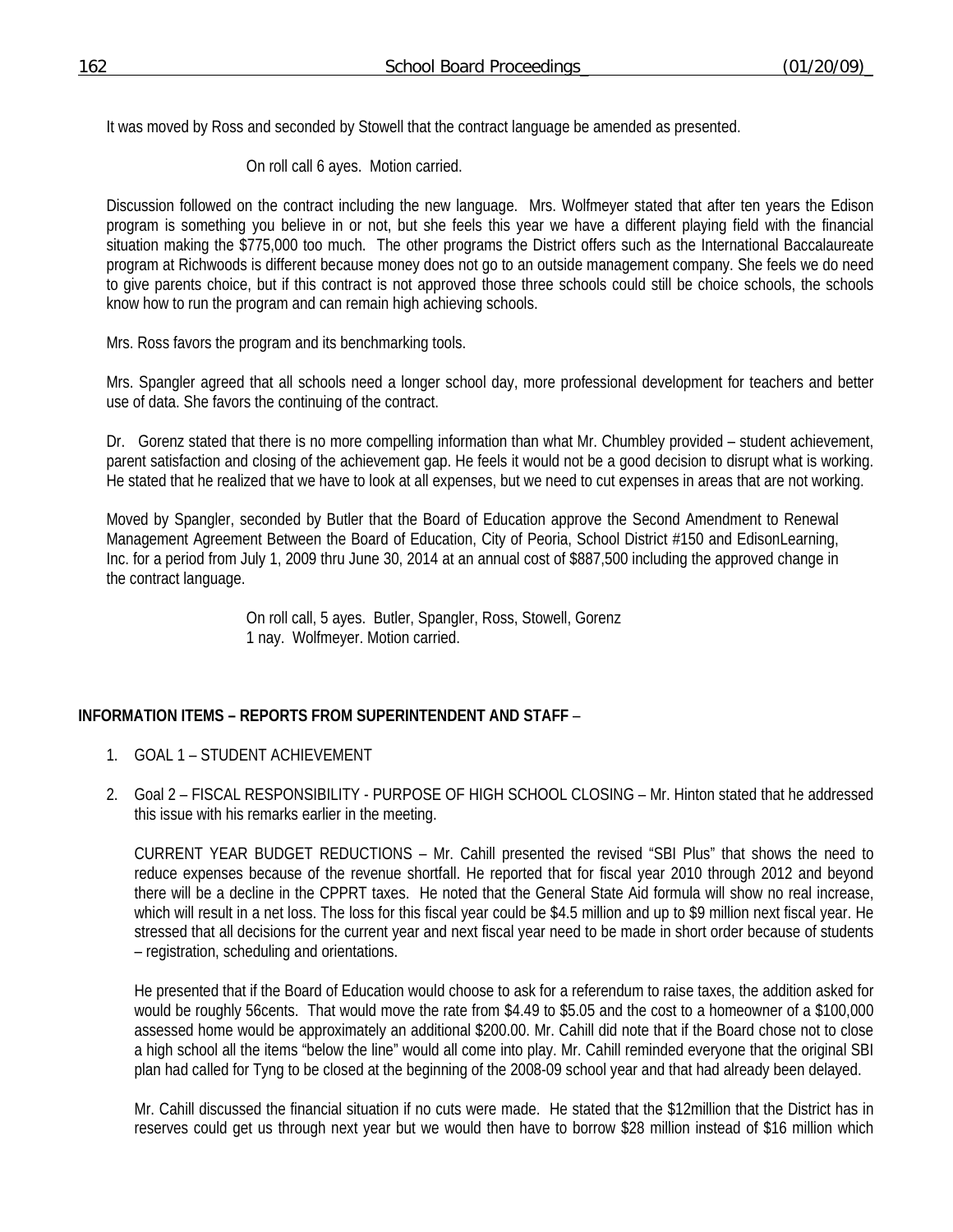would cost \$500,000 in interest because it would have to be borrowed in July. By 2010 the interest expense would be \$1 million. Soon there would be no money left and we could not borrow, we would be bankrupt and the State would take over the District.

Mrs. Butler asked about the cuts to department heads and central administration. Mr. Cahill noted that the recommendation is to eliminate department heads at the high schools and the associated stipends and release time. Mr. Hinton reported that central administration has been reduced all along. He also stated that the District will cut as many programs as possible, but will have to get to a cut in personnel.

Further discussion will occur at the Special Meeting on January 26, 2009.

FINANCE REPORTS – Mr. Cahill presented this report for the Board's information and review.

PURCHASE ORDERS OVER \$2,500 – Mr. Cahill presented this report for the Board's review.

- 3. GOAL 3 QUALITY STAFF
- 4. GOAL 4 SAFE, CARING ENVIRONMENTS
- 5. GOAL 5 CULTURE OF CUSTOMER SERVICE Report of Requests under the Freedom of Information Act and Status of Such Requests. Mrs. Shangraw reported the following items: December 5, 2008 Cynthia Thaler Filled December 5, 2008 Lori Turner Pending

**REPORTS AND SUGGESTIONS BY BOARD MEMBERS** – Mrs. Ross asked that a method of accountability be prepared for travel.

ADJOURNMENT – Dr. Gorenz adjourned the regular meeting at 10:25 p.m.

 Julia A. Cramer, Board Secretary

ATTEST:

David L. Gorenz Board President